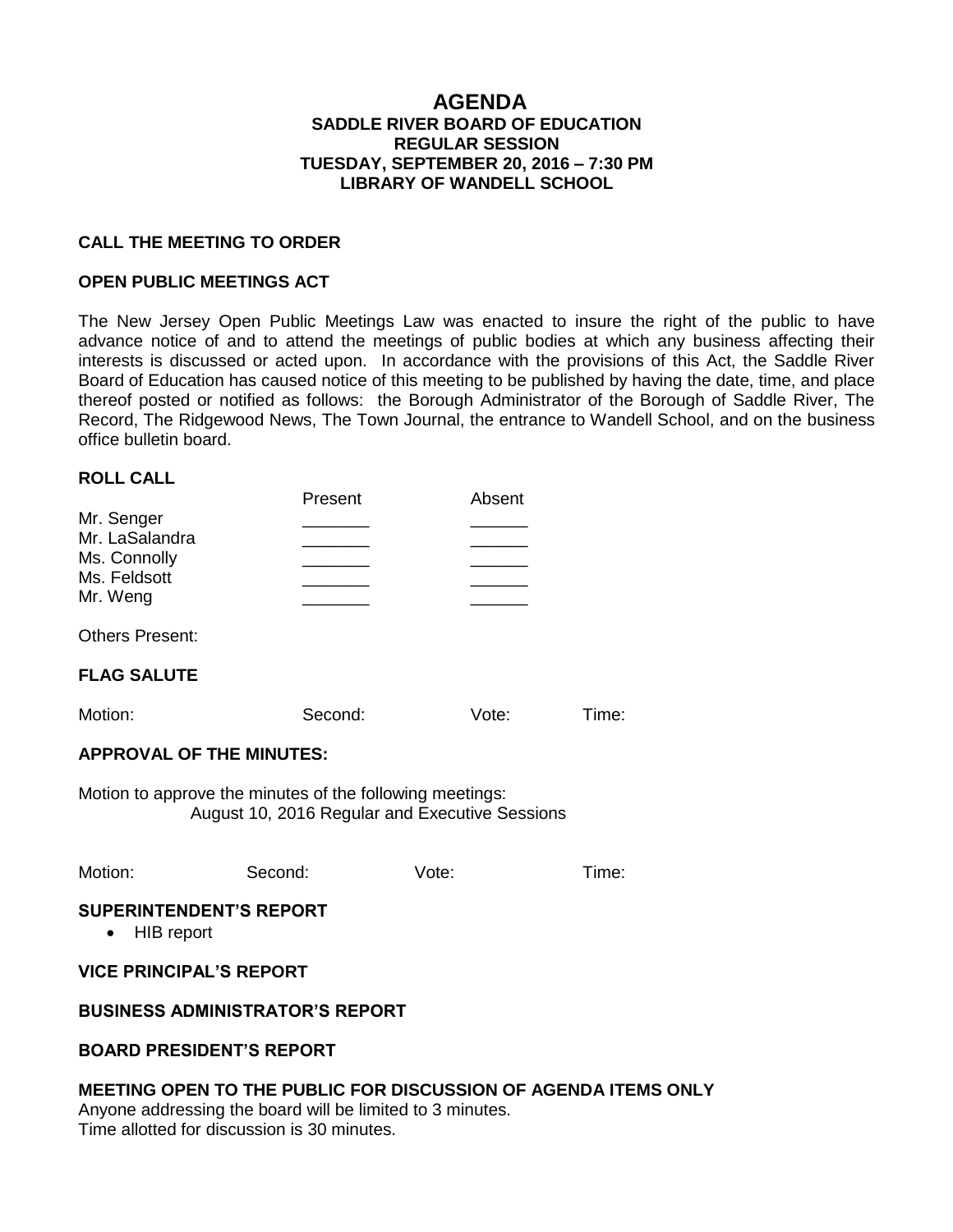### **AGENDA ITEMS AS PER ATTACHED**

# **COMMENTS BY THE PUBLIC ON NON-AGENDA ITEMS**

Anyone addressing the board will be limited to 3 minutes. Time allotted for comments is 30 minutes.

#### **MOTION TO ENTER EXECUTIVE SESSION**

WHEREAS Section 8 of the Open Public Meetings Act, Chapter 231, PL 1975, permits the exclusion of the public from a meeting in certain circumstances and

WHEREAS the Board is of the opinion that such circumstances presently exist

BE IT RESOLVED by the Saddle River Board of Education that:

 The public shall be excluded from discussion of the hereinafter-specified subjects: The general nature of these subjects is: Legal Issues, Negotiations

It is anticipated at this time that the above-stated subject matters will be made public when the Board determines them to be no longer prejudicial or when the board takes formal action.

Action may or may not be taken upon return to public session.

Motion: Second: Vote: Time:

# **MOTION TO ADJOURN MEETING**

Motion: Second: Vote: Time: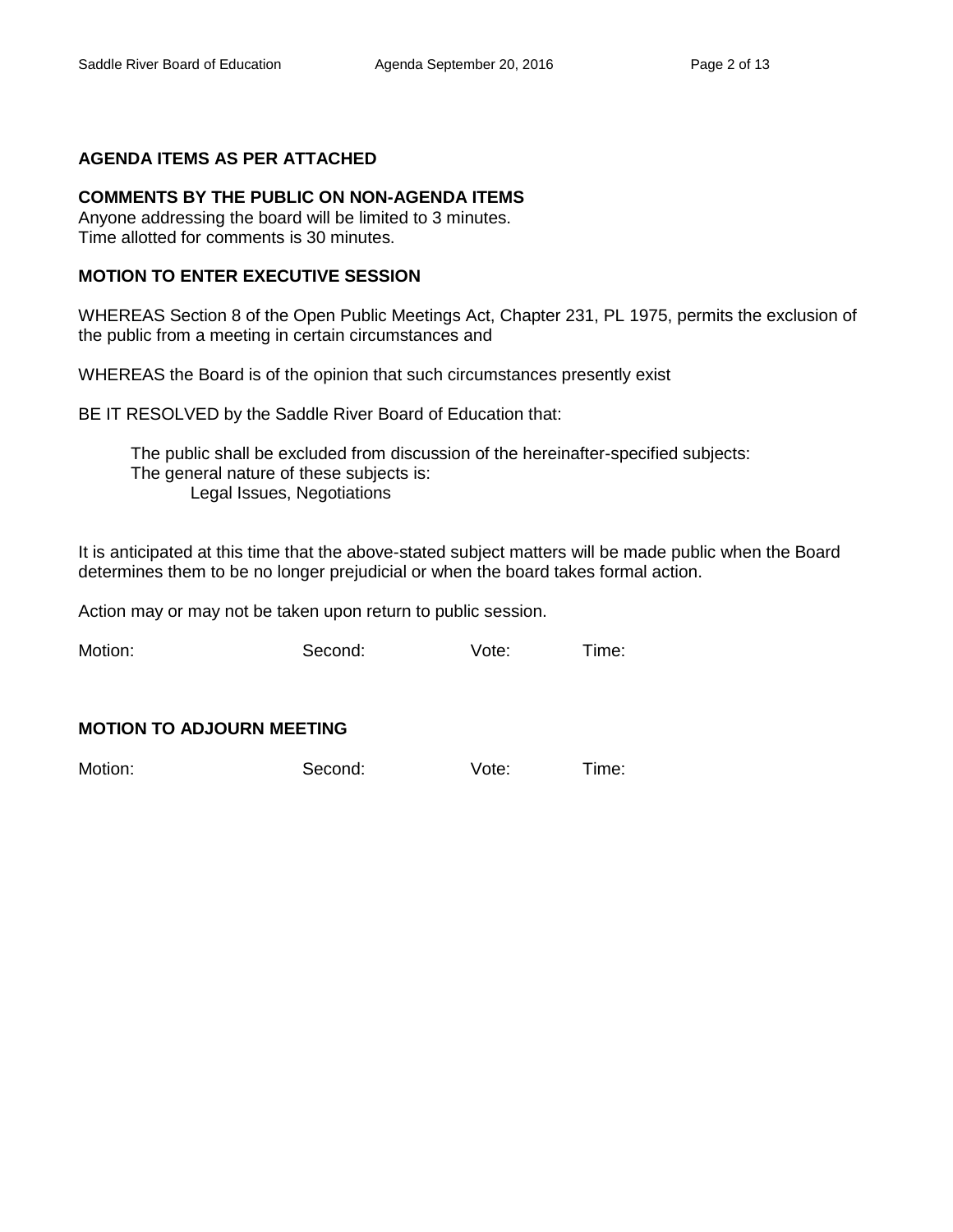### **SADDLE RIVER BOARD OF EDUCATION TUESDAY, SEPTEMBER 20, 2016 RESOLUTIONS – SUMMARY**

# **ADMINISTRATION**

- A-893 Re-Adoption Saddle River School District Policies
- A-894 1st Reading Revised Policy #5111 Admissions
- A-895 Uniform Memorandum of Agreement 2015 Revisions
- A-896 School Nursing Services Plan 2016-2017
- A-897 Facilities Use Girl Scouts of America Troop #7 2016-2017
- A-898 PARCC Results

# **HUMAN RESOURCES**

- HR-1245 Employment Contract Glenn Stokes, Vice Principal 2016-2017
- HR-1246 Roberta Kleinbard Advancement Salary Guide
- HR-1247 Leave Replacement Enrichment
- HR-1248 Leave Replacement Grade 5
- HR-1249 School Play Positions
- HR-1250 Stipend Positions 2016-2017
- HR-1251 Kim –Stipend Wandell Rec Fall Art Club

# **EDUCATION**

- E-853 Hospital Instruction 2016-2017
- E-854 Tuition 2016-2017 Special Education
- E-855 Services 2016-2017 Special Education
- E-856 Non-Resident Student 2016-2017
- E-857 Respect Week
- E-858 School Violence Awareness Week
- E-859 Field Trip Destinations Additional 2016-2017

# **FINANCE**

- F-2432 Payment of Bills August & September 2016
- F-2433 Appropriation Transfers August 2016
- F-2434 Line Item Certification
- F-2435 Board Secretary Report July & August 2016
- F-2436 Treasurer Report July & August 2016
- F-2437 Agreement Treasurer's & Board Secretary's Reports July & August 2016
- F-2438 Jeff Allyn Residency Investigator 2016-2017
- F-2439 Chapters 192/193 Initial Funding 2016-2017
- F-2440 Nonpublic Technology Agreement Saddle River Day School 2016-2017
- F-2441 Change Order #'s 1 & 2 B. Puntasecca Contractor
- F-2442 Donation Wandell Home & School Association
- F-2443 Travel

# **ADMINISTRATION**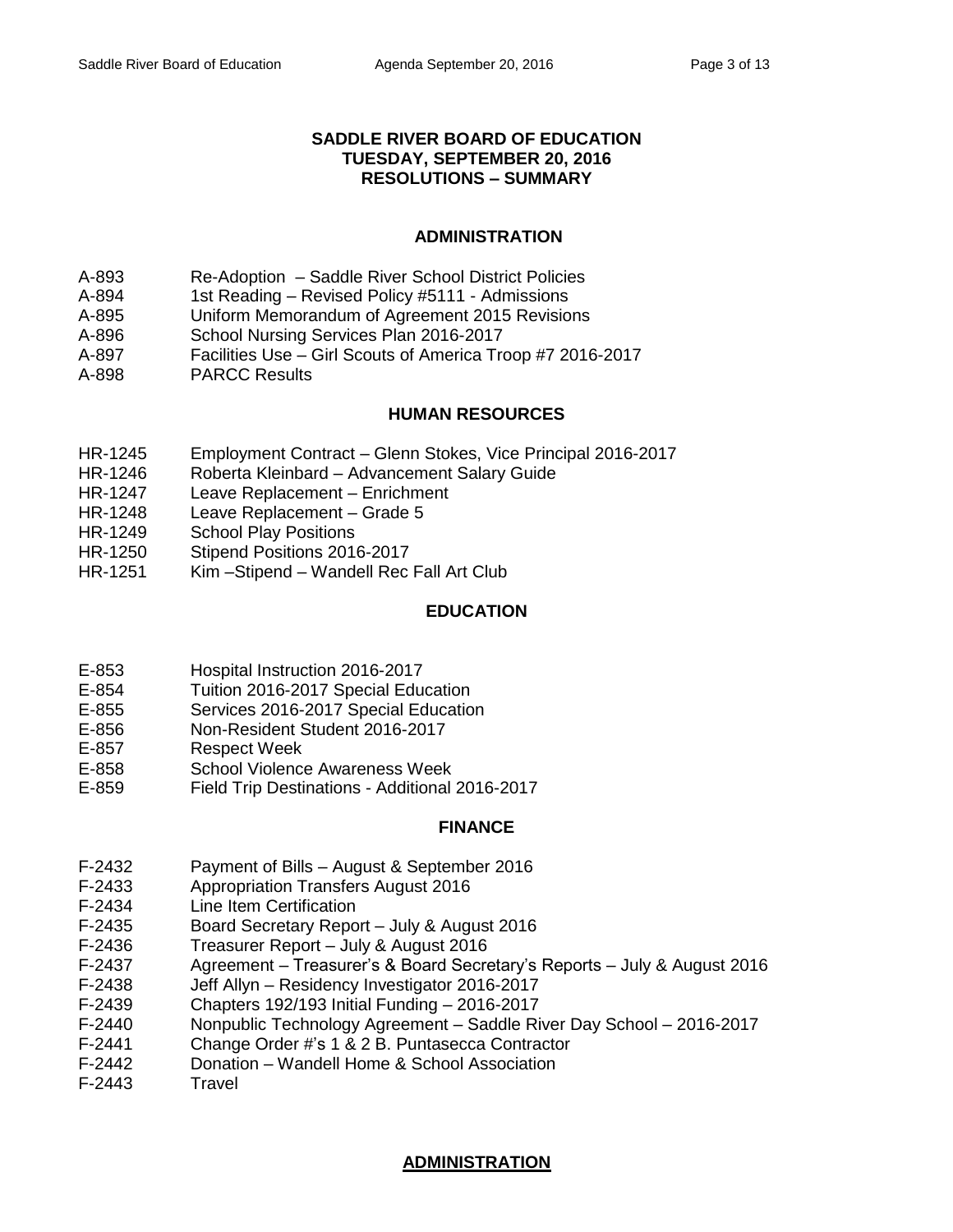# **COMMITTEE REPORTS**

- **1.** Board Communications Committee
- **2.** Liaison: Ramsey Board of Education
- **3.** Liaison: Northern Highlands Board of Education
- **4.** Home & School Association
- **5.** New Jersey School Boards Association/NJSBA Legislative Committee
- **6.** Policy Committee
- **7.** Liaison to Mayor and Council
- **8.** Blue Ribbon Committee
- **9.** Ad Hoc Anniversary Committee
- **10.** Negotiations Committee

# **A-893 RE-ADOPTION – SADDLE RIVER SCHOOL DISTRICT POLICIES**

BE IT RESOLVED to approve the re-adoption of the Saddle River School District Policies as follows:

| Policy 1330    | Use of School Facilities                              |
|----------------|-------------------------------------------------------|
| Policy 2224    | Nondiscrimination/Affirmative Action                  |
| Policy 2240    | Research, Evaluation and Planning                     |
| Policy 2255    | Action Planning for State Monitoring (NJQSAC)         |
| Policy 4111    | Recruitment, Selection and Hiring                     |
| Policy 4111.1  | Nondiscrimination/Affirmative Action                  |
| Policy 4231    | Staff Development; In-service/Visitations/Conferences |
| Policy 4231.1  | Staff Development; In-service/Visitations/Conferences |
| Policy 5120    | Assessment of Individual Needs                        |
| Policy 5131.1  | Harassment, Intimidation and Bullying                 |
| Policy 5145.4  | <b>Equal Educational Opportunity</b>                  |
| Policy 5145.6  | <b>Pupil Grievance Procedure</b>                      |
| Policy 6010    | <b>Goals and Objectives</b>                           |
| Policy 6121    | Nondiscrimination/Affirmative Action                  |
| Policy 6140    | <b>Curriculum Adoption</b>                            |
| Policy 6141    | Curriculum Design/Development                         |
| Policy 6142    | <b>Subject Fields</b>                                 |
| Policy 6142.1  | <b>Family Life Education</b>                          |
| Policy 6142.2  | ESL/Bilingual                                         |
| Policy 6142.4  | Physical Education and Health                         |
| Policy 6142.6  | <b>Basic Skills</b>                                   |
| Policy 6142.10 | Internet Safety and Technology                        |
| Policy 6142.12 | <b>Career Education</b>                               |
| Policy 6143    | <b>Curriculum Guides</b>                              |
| Policy 6145    | <b>Extracurricular Activities</b>                     |
| Policy 6160    | <b>Instructional Services and Resources</b>           |
| Policy 6163.1  | Media Center/Library                                  |
| Policy 6164.2  | <b>Guidance Services</b>                              |
| Policy 6164.4  | <b>Child Study Team</b>                               |
| Policy 6171.1  | <b>Remedial Instruction</b>                           |
| Policy 6171.2  | <b>Gifted and Talented</b>                            |
| Policy 6171.3  | At-Risk/Title I                                       |
| Policy 6171.4  | <b>Special Education</b>                              |
| Policy 6172    | <b>Alternative Education</b>                          |
| Policy 6173    | Home Instruction                                      |
| Policy 6178    | <b>Early Childhood Education/Preschool</b>            |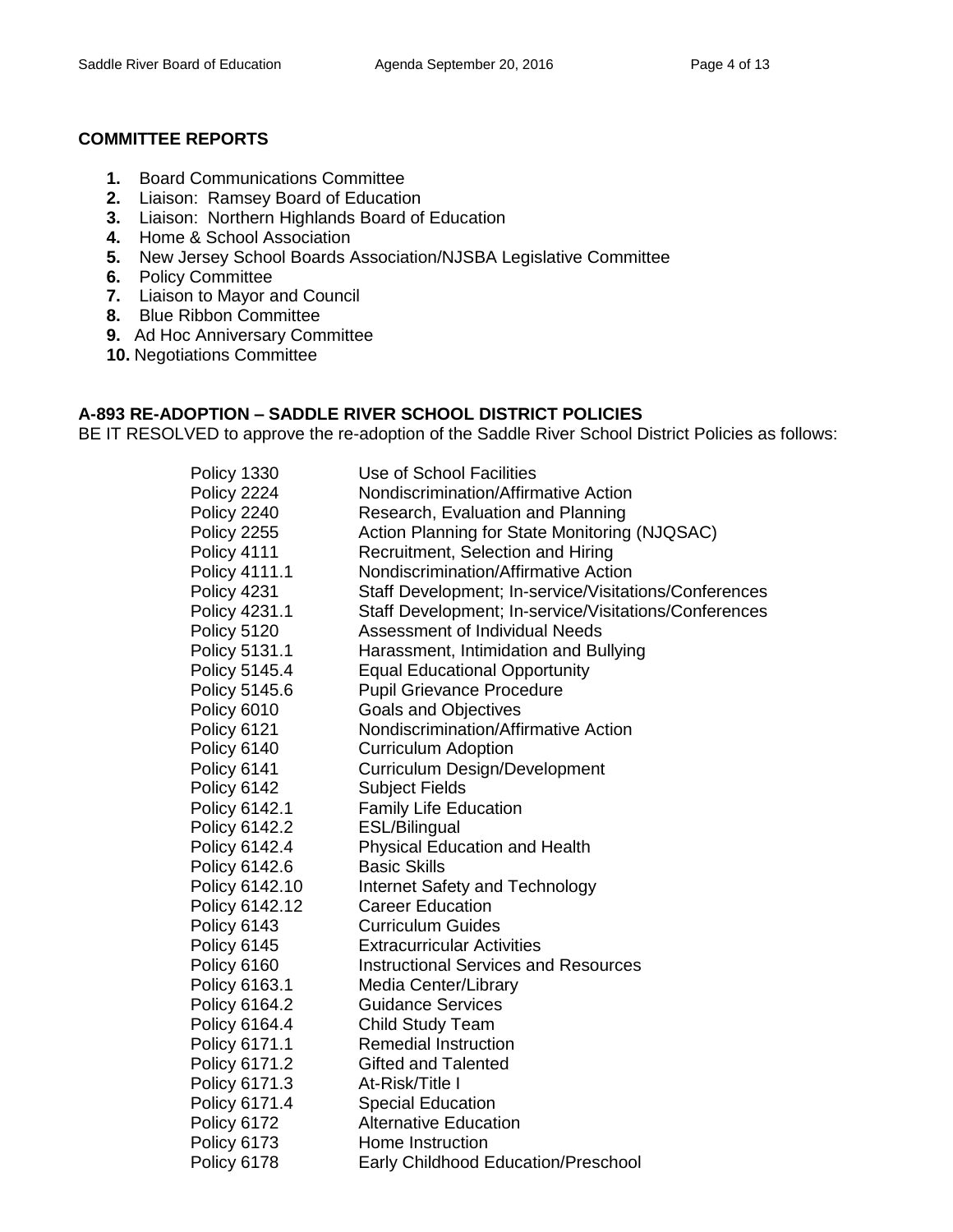Policy 6300 Evaluation of the Instructional Program Policy 9271 Code of Ethics

# **A-894 1ST READING – REVISED POLICY 5111- ADMISSIONS**

BE IT RESOLVED that the Saddle River Board of Education approves the  $1<sup>ST</sup>$  reading of revised Policy 5111 - Admissions.

### **A-895 ADOPT UNIFORM MEMORANDUM OF AGREEMENT**

BE IT RESOLVED that the Saddle River Board of Education approves the Uniform Memorandum of Agreement, 2015 Revisions, for the 2016-2017 school year as attached.

### **A-896 SCHOOL NURSING SERVICES PLAN 2016-2017**

BE IT RESOLVED to approve the attached school nursing services plan of the Saddle River School District for the 2016-2017 school year.

### **A-897 FACILITIES USE – GIRL SCOUTS OF AMERICA TROOP #7 2016-2017**

BE IT RESOLVED that the Saddle River Board of Education approves the Girls Scouts of America Troop #7 to conduct their meetings in the All Purpose Room for the 2016-2017 school year.

#### **A-898 PARCC RESULTS**

BE IT RESOLVED that the Saddle River Board of Education approves the reporting by the Superintendent of PARCC results.

### ALL ADMINISTRATION MOTIONS BUNDLED FOR SINGLE VOTE:

Motion: Second: Comments: Roll Call Vote: TW:  $JC$ : IF:  $JL$ : HS: HS: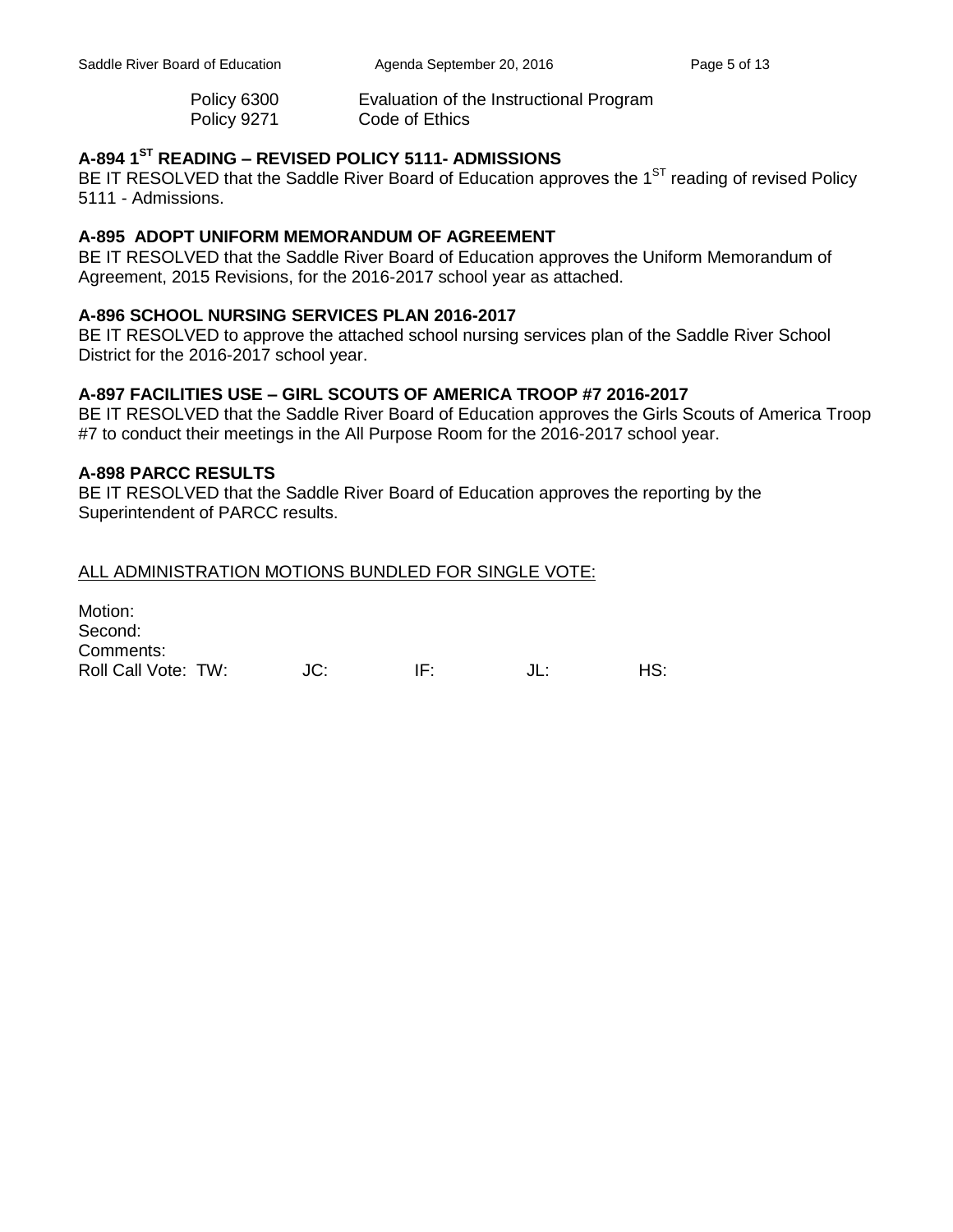# **HUMAN RESOURCES**

# **COMMITTEE REPORTS**

1. Superintendent Search

### **HR-1245 EMPLOYMENT CONTRACT – GLENN STOKES, VICE PRINCIPAL 2016-2017**

BE IT RESOLVED that, upon recommendation of the Interim Superintendent, the Saddle River Board of Education approves the 2016-2017 employment contract of Glenn Stokes, Vice Principal.

# **HR-1246 ROBERTA KLEINBARD – ADVANCEMENT SALARY GUIDE**

BE IT RESOLVED that, upon recommendation of the Interim Superintendent the Saddle River Board of Education approves the guide advancement for Roberta Kleinbard, Teacher, from MA Step12 to MA+15 Step12 on the Teacher's salary guide, pursuant to the SREA contract agreement effective September 1, 2016.

# **HR-1247 LEAVE REPLACEMENT – ENRICHMENT**

BE IT RESOLVED that, upon recommendation of the Interim Superintendent the Saddle River Board of Education authorizes the hiring of Nicole Georgiadis as a leave replacement for Enrichment teacher effective September 1, 2016 through January 20, 2017, at a salary of \$49,773 per annum, pro-rated for lesser service, pending criminal history review approval.

# **HR-1248 LEAVE REPLACEMENT – 5 TH GRADE**

BE IT RESOLVED that, upon recommendation of the Interim Superintendent the Saddle River Board of Education authorizes the hiring of Nancy Bower Jencsik as a leave replacement for Grade 5 teacher effective September 1, 2016 through November 18, 2016, at a salary of \$49,773 per annum, pro-rated for lesser service, pending criminal history review approval.

# **HR-1249 SCHOOL PLAY POSITIONS**

BE IT RESOLVED, the Saddle River Board of Education authorizes the Interim Superintendent/Principal to appoint candidates for the school play positions as listed in G.A. Notice #19 to be retroactively approved at the October 2016 Board Meeting.

#### **HR-1250 STIPEND POSITIONS 2016-2017**

BE IT RESOLVED that, upon recommendation of the Superintendent, the Saddle River Board of Education approves the following candidates for stipend positions from September 21, 2016 to June 30, 2017:

| <b>Stipend Position</b>                        | Employee              | Amount     |
|------------------------------------------------|-----------------------|------------|
| <b>Safety Patrol Coordinator</b>               | Lisa Kilgallen        | \$2,000.00 |
| Peer Leadership Coordinator                    | John Moylan           | \$2,000.00 |
| <b>Character Education Program Coordinator</b> | John Moylan           | \$750.00   |
| <b>Character Education Program Coordinator</b> | Angela Wilkos (Penna) | \$750.00   |

# **HR-1251 KIM – STIPEND – WANDELL REC FALL ART CLUB**

BE IT RESOLVED that, upon recommendation of the Superintendent, the Saddle River Board of Education approves the stipend to Jung (Christina) Kim at the rate of \$235 per student from Wandell School Recreation Committee Funds for duties performed in connection with the Wandell Rec Fall Art Club.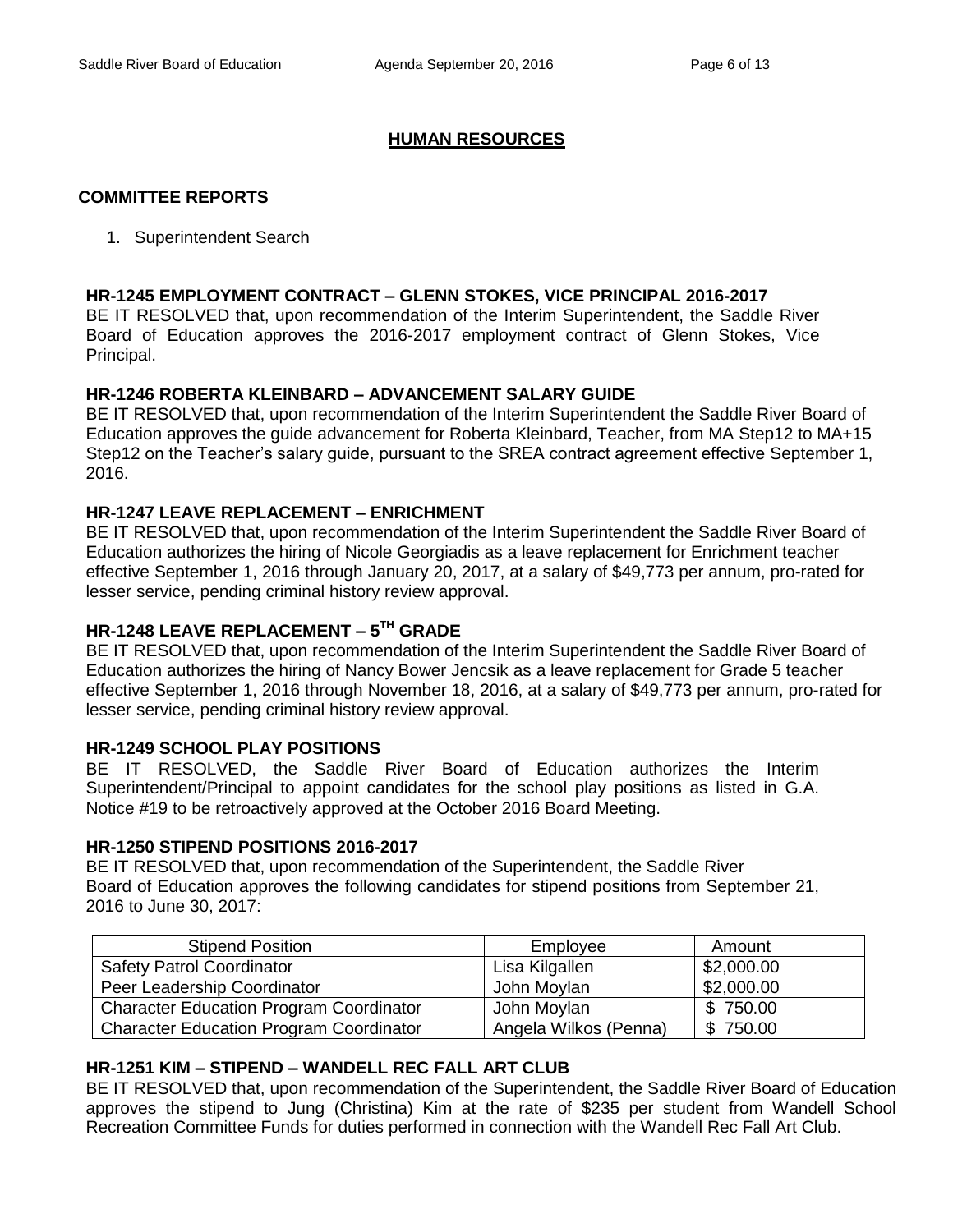# ALL HUMAN RESOURCES MOTIONS BUNDLED FOR SINGLE VOTE: Motion: Second: Comments:

Roll Call Vote: TW: JC: IF: JL: HS: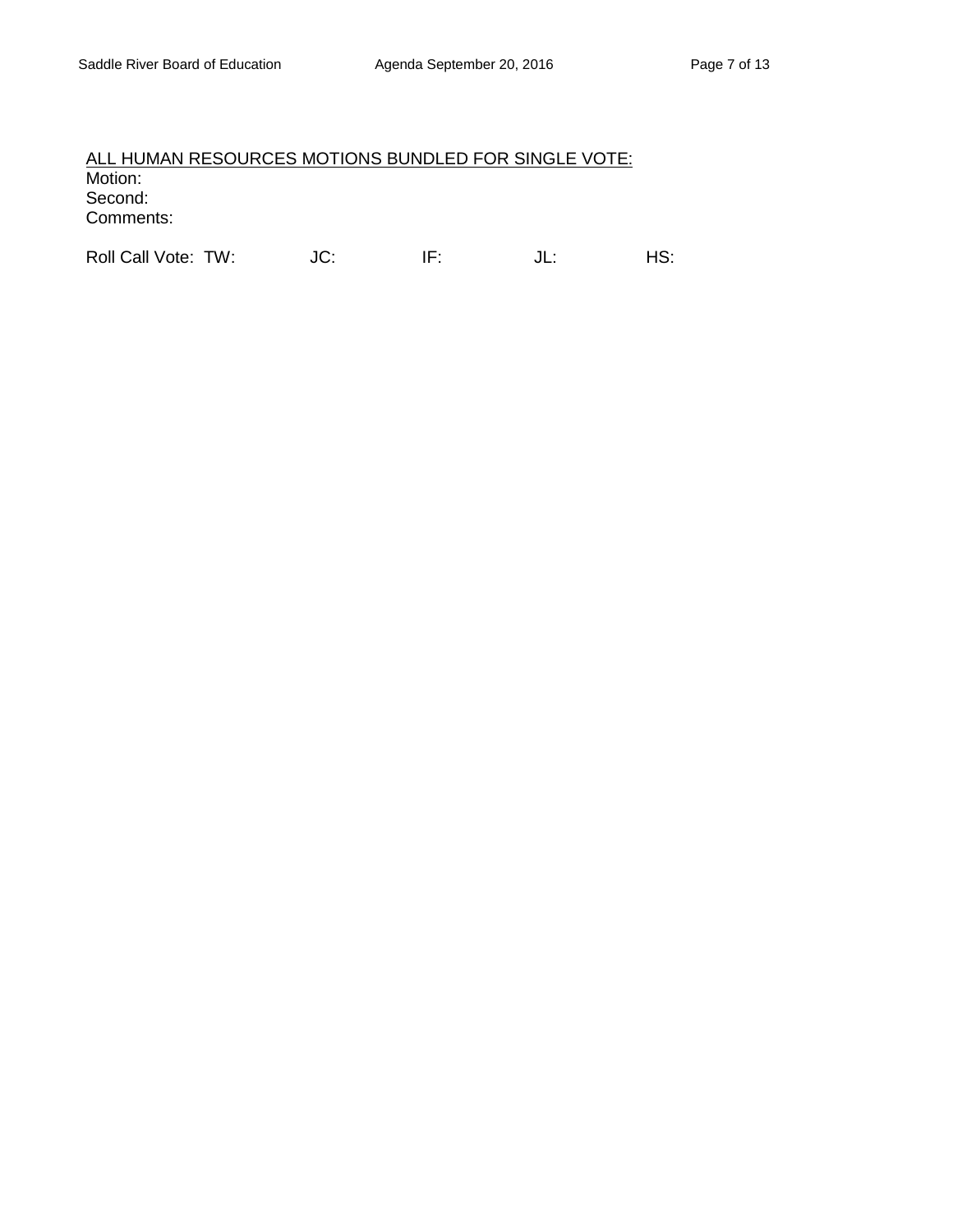# **EDUCATION**

### **COMMITTEE REPORTS**

- 1. Technology Committee
- 2. Curriculum Committee
- 3. Wandell School Recreation Committee
- 4. Health, Well-being, Safety and Transportation Committee

# **E-853 HOSPITAL INSTRUCTION 2016-2017**

BE IT RESOLVED, that the Saddle River Board of Education approves the provision of hospital instruction with Hoboken University Medical Center at CarePoint Health for any student hospitalized during the 2016- 2017 school year at a cost of \$45 per hour.

### **E-854 TUITION 2016-2017 – SPECIAL EDUCATION**

BE IT RESOLVED, that the Saddle River Board of Education approves the payment of tuition for the 2016- 2017 school year for the following special education students:

| School              | Student # | Total       | <b>Notes</b>                |
|---------------------|-----------|-------------|-----------------------------|
| Park Academy        | A0001     | \$64,500.00 | Through Pascack Valley      |
|                     |           |             | <b>Regional High School</b> |
| Shepard High School | A0035     | \$49,306.00 | As of September 13, 2016    |

#### **E-855 SERVICES 2016-2017 – SPECIAL EDUCATION**

BE IT RESOLVED, that the Saddle River Board of Education approves the payment to Bergen County Special Services/Educational Enterprises for services for the 2016-2017school year for Special Education Student #A0041 as follows:

| Service                        | Length of Service | Cost        |
|--------------------------------|-------------------|-------------|
| <b>Auditory-Visual Therapy</b> | 1 time weekly     | \$5,775.00  |
| Teacher of the Deaf            | 3 times weekly    | \$19,800.00 |
| <b>TOTAL COST</b>              |                   | \$25,575.00 |

### **E-856 NON RESIDENT STUDENT 2016-2017**

BE IT RESOLVED, that the Saddle River Board of Education approves the acceptance of grade 4 nonresident student #10371 into the school district at the board approved rate of \$13,500 for the 2016-2017 school year in accordance with Board Policy #5118.

#### **E-857 RESPECT WEEK**

BE IT RESOLVED, that the Saddle River Board of Education acknowledges October 3 to 7, 2016 as Respect Week.

#### **E-858 SCHOOL VIOLENCE AWARENESS WEEK**

BE IT RESOLVED, that the Saddle River Board of Education acknowledges October 17 to 21, 2016 as School Violence Awareness Week.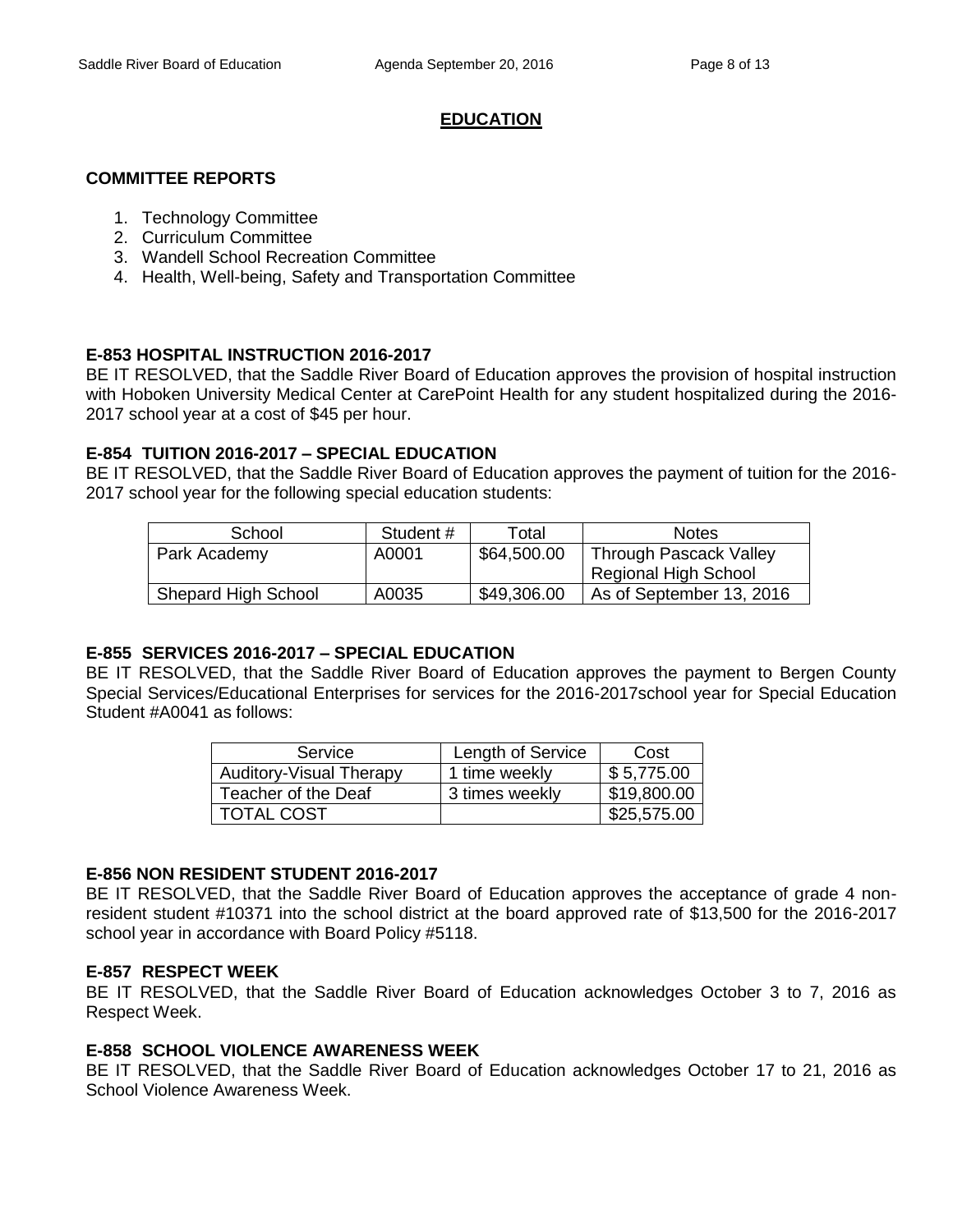# **E-859 FIELD TRIP DESTINATIONS – ADDITIONAL 2016-2017**

BE IT RESOLVED that the Saddle River Board of Education approves the additional field trip destinations for the 2016-2017 school year as follows:

- Maskers Apple Orchard, Warwick, NY
- State Capital, Trenton, NJ
- Old Barracks Museum, Trenton, NJ

#### ALL EDUCATION MOTIONS BUNDLED FOR SINGLE VOTE:

Motion: Second: Comments:

Roll Call Vote: TW:  $JC:$  IF:  $JL:$  HS: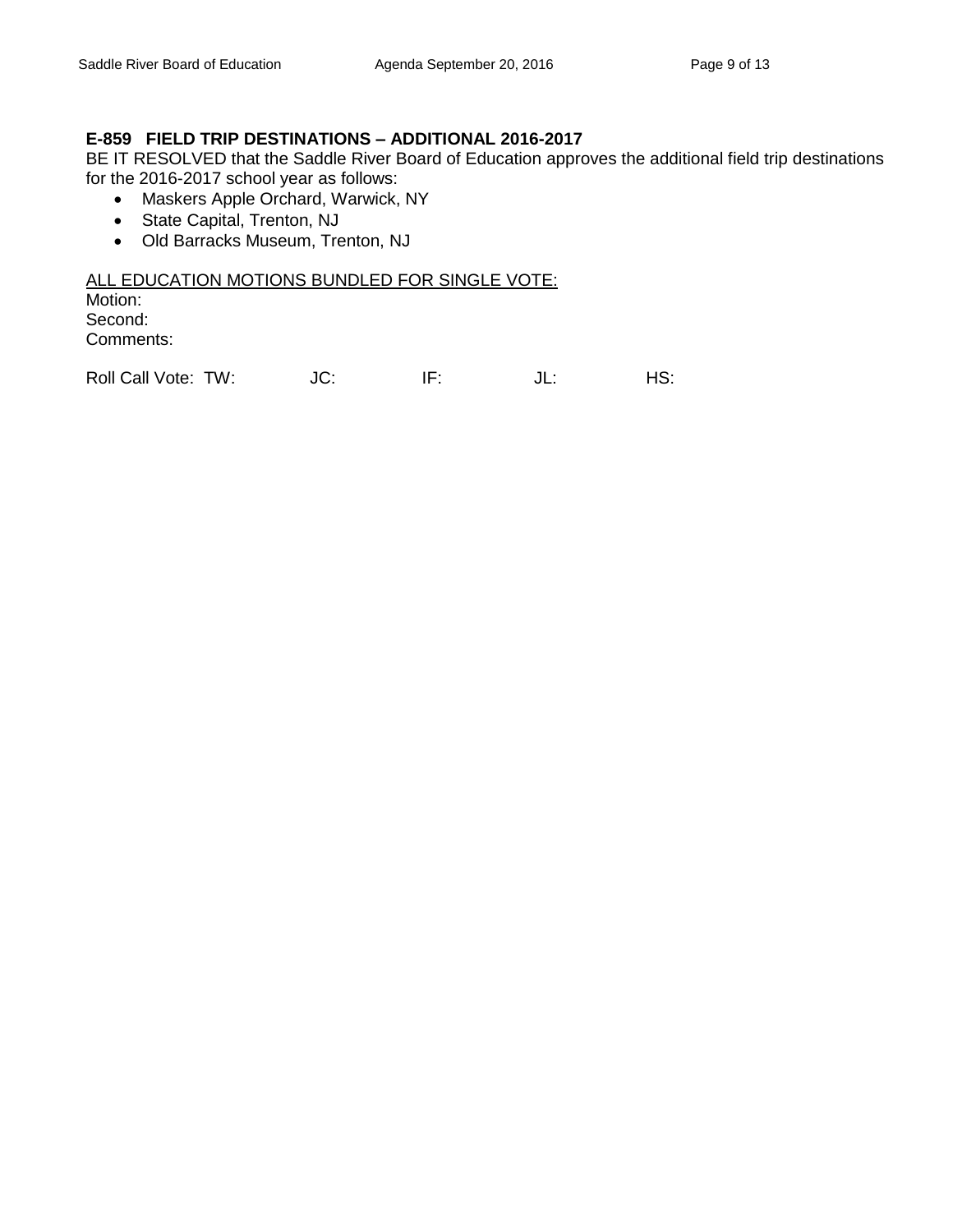# **FINANCE**

### **COMMITTEE REPORTS**

- 1. Finance/Budget Committee
- 2. Renovation Committee

# **F-2432 PAYMENT OF BILLS – AUGUST & SEPTEMBER 2016**

BE IT RESOLVED that the payment of bills as per the attached August & September 2016 Bills and Claims lists be approved.

### **F-2433 APPROPRIATION TRANSFERS – AUGUST 2016**

BE IT RESOLVED that the appropriation transfers for the month of August 2016 be approved as follows:

| Account #         | Description                 | From         | To           |
|-------------------|-----------------------------|--------------|--------------|
| 11-110-100-101-02 | <b>Salaries</b>             | \$67,829.00  |              |
| 11-120-100-101-03 | <b>Salaries</b>             |              | \$10,320.00  |
| 11-120-100-101-10 | <b>Salaries</b>             |              | \$24,914.00  |
| 11-120-100-101-22 | Salaries                    |              | \$29,235.00  |
| 11-120-100-101-23 | <b>Salaries</b>             |              | \$3,360.00   |
| 11-120-100-101-05 | <b>Salaries</b>             | \$10,000.00  |              |
| 11-120-100-101-21 | <b>Salaries</b>             |              | \$10,000.00  |
| 11-120-100-101-05 | <b>Salaries</b>             | \$<br>360.00 |              |
| 11-150-100-300-12 | <b>Prof Serv-Home Instr</b> |              | \$<br>360.00 |
|                   |                             | \$78,189.00  | \$78,189.00  |

#### **F-2434 LINE ITEM CERTIFICATION**

BE IT RESOLVED that in compliance with NJAC 6:20-2A-10(e) that the Board of Education certifies that no major account or fund has been over-expended and that as of this report, sufficient funds are available to meet the District's financial obligations for the remainder of the fiscal year.

# **F-2435 BOARD SECRETARY REPORT – JULY & AUGUST 2016**

BE IT RESOLVED that the attached Board Secretary Report for the months of July & August 2016 be approved.

# **F-2436 TREASURER REPORT – JULY & AUGUST 2016**

BE IT RESOLVED that the attached Report of the Treasurer for the months of July & August 2016 be approved.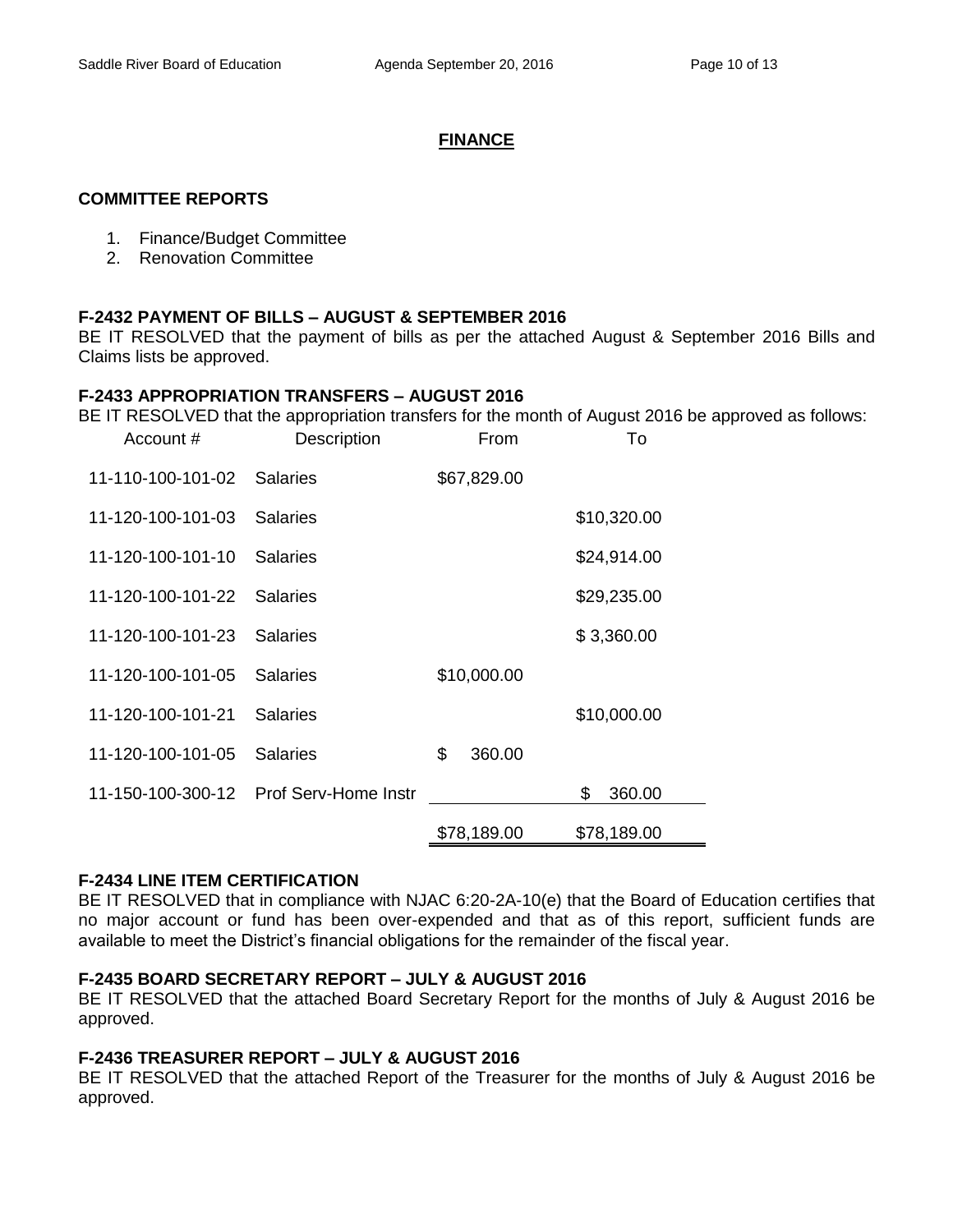# **F-2437 AGREEMENT–TREASURER'S & BOARD SECRETARY'S REPORTS – JULY & AUGUST 2016**

BE IT RESOLVED that the Saddle River Board of Education states that the Report of the Treasurer of School Moneys and the Report of the Secretary of the Board of Education for the months of July & August 2016 are in agreement and on file in the Board Secretary's Office.

### **F-2438 JEFF ALLYN – RESIDENCY INVESTIGATOR 2016-2017**

BE IT RESOLVED, that the Saddle River Board of Education approves Jeff Allyn as residency investigator for the Saddle River Board of Education at the rate of \$30 per hour for the 2016-2017 school year on an as needed basis.

### **F-2439 CHAPTERS 192/193 INITIAL FUNDING – 2016-2017**

BE IT RESOLVED, that the Saddle River Board of Education approves the acceptance of initial funding under the provisions of Chapters 192/193 for the 2016-2017 school year as follows:

| Program                       | <b>Total Funding</b> |
|-------------------------------|----------------------|
| Initial Exam & Classification | 0.00                 |
| Annual Exam & Classification  | \$4,332.00           |
| <b>Corrective Speech</b>      | \$13,253.00          |
| Supplementary Instruction     | 0.00                 |
| <b>Total Allocation</b>       | \$17,585.00          |

# **F-2440 NONPUBLIC TECHNOLOGY AGREEMENT– SADDLE RIVER DAY SCHOOL 2016-2017**

WHEREAS, the Saddle River Board of Education has consulted with Stacey Giordano, Dean of Faculty at the Saddle River Day School on April 29, 2016 regarding the New Jersey Nonpublic School Technology Program; and

WHEREAS, the Saddle River Board of Education has advised Ms. Giordano regarding the limit and nature of funds available for the provision of technology for the full-time pupils enrolled in the Saddle River Day School; and

WHEREAS, the Saddle River Board of Education is in agreement with the technology to be provided to the Saddle River Day School within the limits of the funds that are available; and

WHEREAS, it was explained to Ms. Giordano that the Saddle River School District will not reimburse the Saddle River Day School directly, but all services, supplies, or equipment will be purchased by and remain the property of the Saddle River School District for use by the Saddle River Day School;

NOW, THEREFORE, BE IT RESOLVED that the Saddle River Board of Education approves the New Jersey Nonpublic School Technology Initiative Program request from the Saddle River Day School in the amount of \$5,138

AND BE IT FURTHER RESOLVED that the Board of Education approves the New Jersey Nonpublic School Technology Initiative Program Agreement with the Saddle River Day School and also approves the forwarding of these minutes to the Bergen County Executive County Superintendent.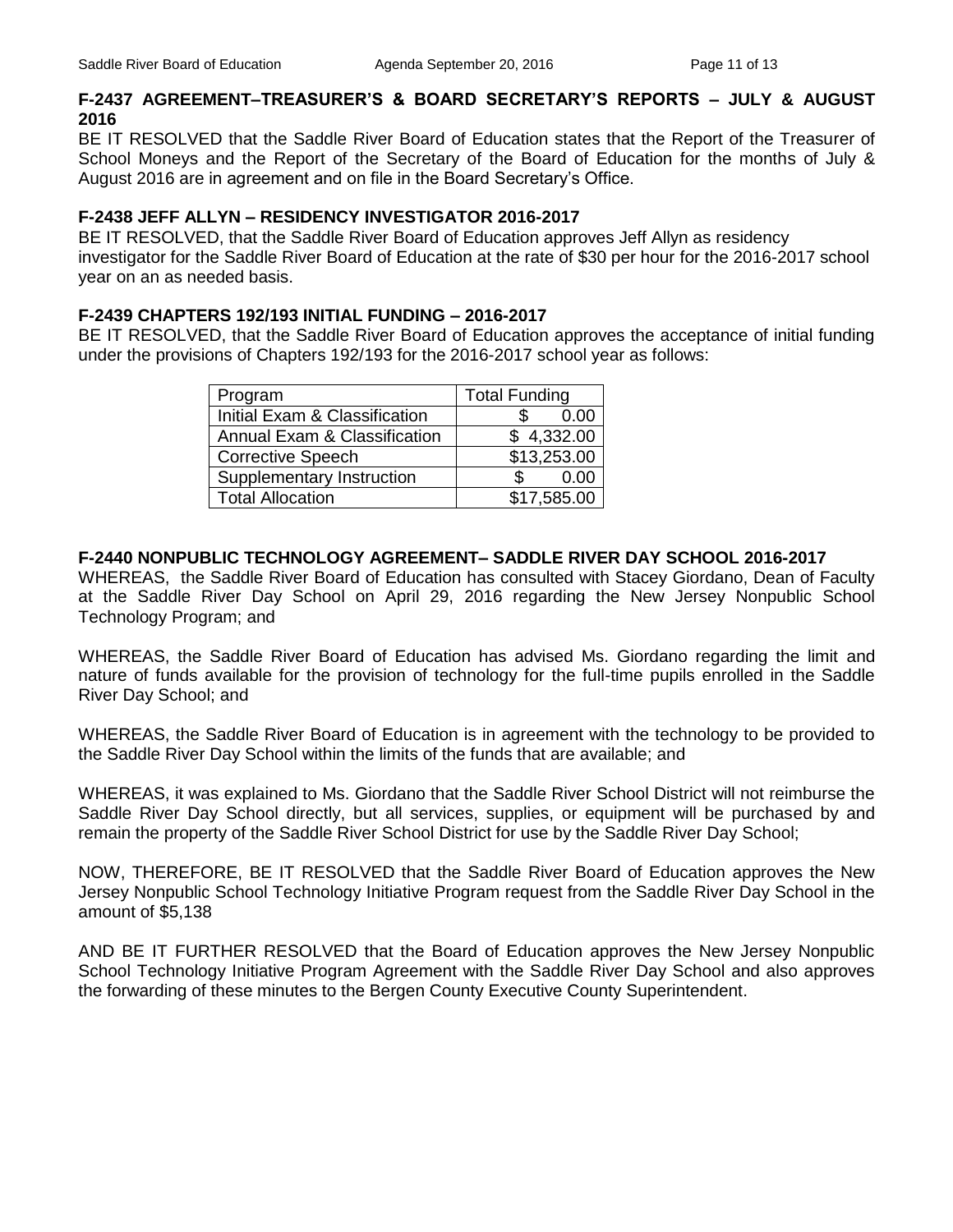# **F-2441 CHANGE ORDER #'S 1 & 2 B. PUNTASECCA CONTRACTOR**

BE IT RESOLVED, that the Saddle River Board of Education approves change orders to the contract with B. Puntasecca Contractor for:

- Change Order # 1 furnish & install 1 additional LED down light fixture. Change 1 exit light to an exit emergency combination model
- Change Order # 2 removal of approximately 240sf vct & associated transition strips & cove base molding that remains incomplete from the scope of work

as follows:

\$128,900.00 Total Contract Sum

\$ 731.50 Change Order #1

\$129,631.50

\$ (1,630.00) Change Order #2

\$128,001.50 New Contract Sum

# **F-2442 DONATION – WANDELL HOME & SCHOOL ASSOCIATION**

BE IT RESOLVED that the Saddle River Board of Education accepts a donation in the approximate amount of \$1,300 for the purchase of custodial uniforms.

# **F-2443 TRAVEL**

BE IT RESOLVED that the Saddle River Board of Education approves the following staff members travel:

| Who   | Christina Kim                                                |
|-------|--------------------------------------------------------------|
| What  | Art Educators of New Jersey Fall Conference                  |
| Where | Long Branch, NJ                                              |
| When  | October 11, 2016                                             |
| Cost  | $$185.00$ Registration + \$30.00 Workshops + \$36.89 Mileage |
| Total | \$251.89                                                     |

| Who   | <b>Glenn Stokes</b>                                     |
|-------|---------------------------------------------------------|
| What  | NJPSA/FEA PARCC Data: What Can I Do Now?                |
| Where | Monroe Township, NJ                                     |
| When  | September 22, 2016                                      |
| Cost  | \$149.00 Registration + \$38.06 Mileage + \$17.60 Tolls |
| Total | \$204.66                                                |

| Who   | <b>Glenn Stokes</b>                                     |
|-------|---------------------------------------------------------|
| What  | NJPSA/FEA Hot Topics in School Law                      |
| Where | Monroe Township, NJ                                     |
| When  | September 23, 2016                                      |
| Cost  | \$150.00 Registration + \$38.06 Mileage + \$17.60 Tolls |
| Total | \$205.66                                                |

| Who   | Glenn Stokes, Donna Logan, Ed Cebulski           |
|-------|--------------------------------------------------|
| What  | NJDOE/NJDEP - Lead Sampling in School Facilities |
| Where | Mount Olive, NJ                                  |
| When  | September 28, 2016                               |
| Cost  | \$20.00 Mileage + Tolls                          |
| Total | $$20.00 + Tolls$                                 |